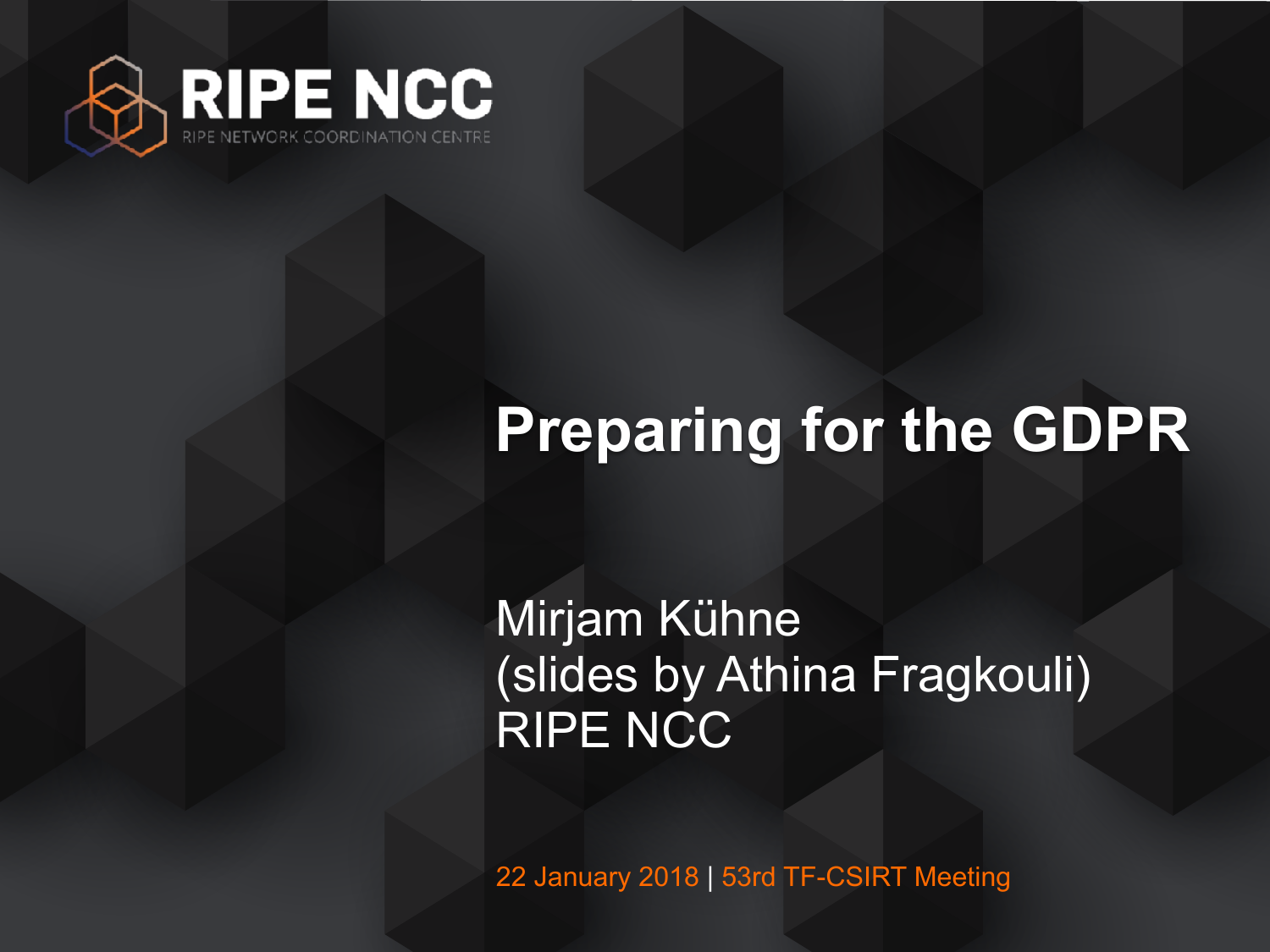# **General Data Protection Regulation**



- Adopted in April 2017
- Replacing the EU Data Protection Directive
- In effect from May 2018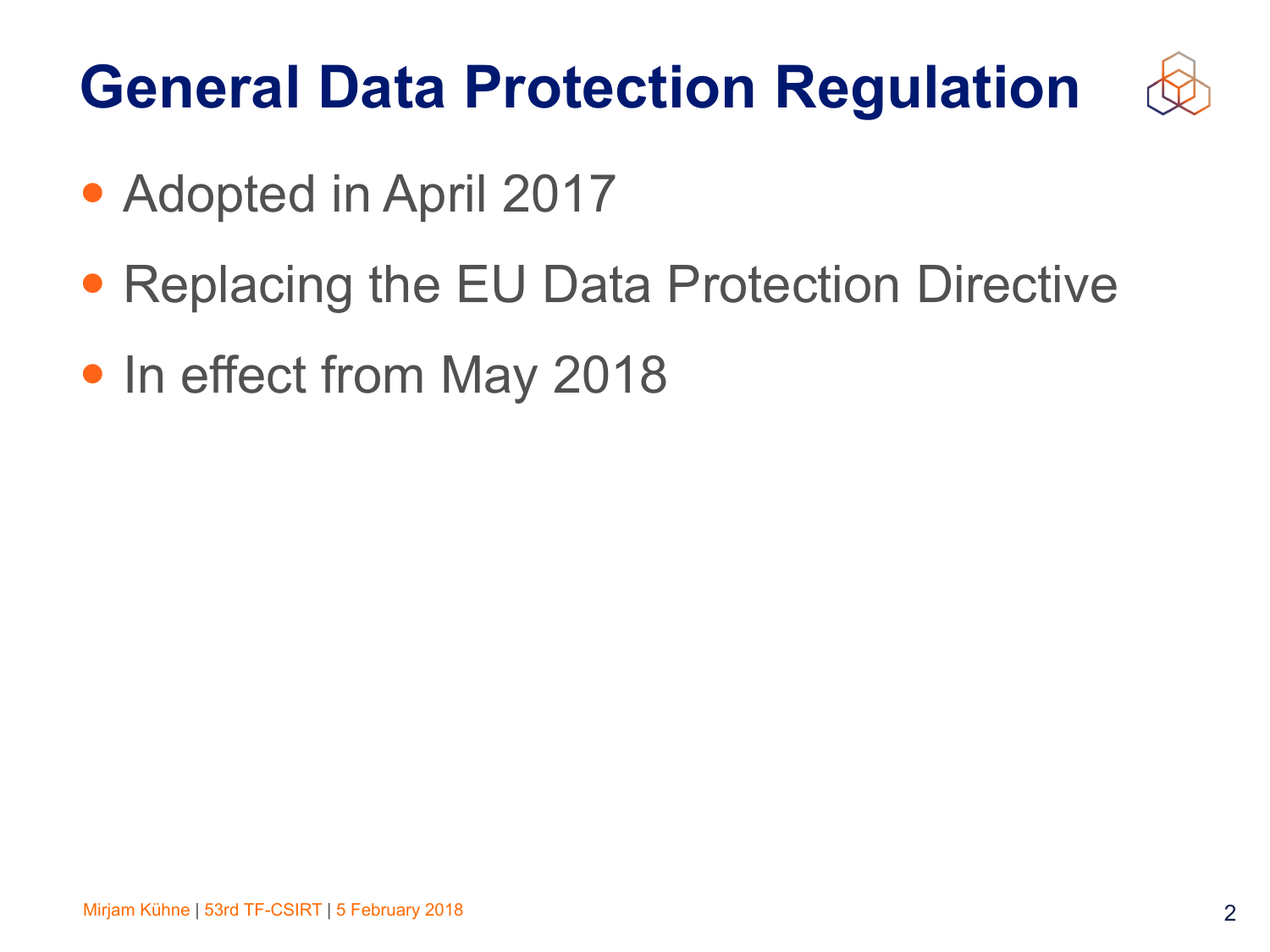## **The RIPE NCC**



- Not-for-profit
- Membership-based organisation
- The registration authority for Internet number resources in its service region
	- Operation of the publicly available RIPE Database
	- Maintenance of non public registration information
- Important role for the operations of the Internet globally
	- Accountability and clear governance procedures are vital!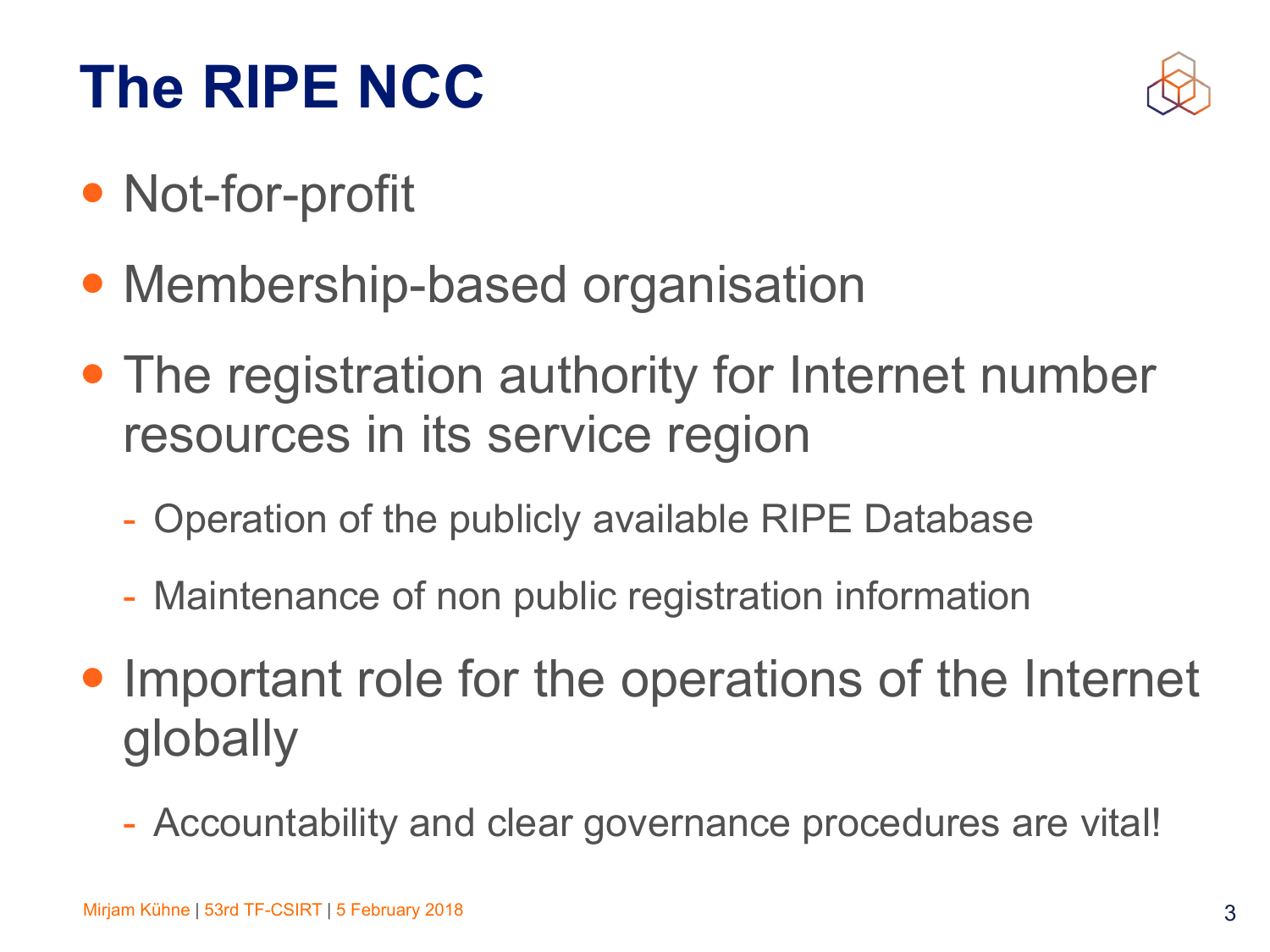# **Data Protection by the RIPE NCC**



- The RIPE NCC already covered by the EU Data Protection Directive
	- Based in the Netherlands
- In 2006 the RIPE Community established the Data Protection Task Force (DPTF)
	- Mandate to recommend steps for the implementation of the **Directive**
	- Developed procedures and legal framework with the RIPE **NCC**
- Data Protection Report
	- <https://www.ripe.net/about-us/legal/ripe-ncc-data-protection-report>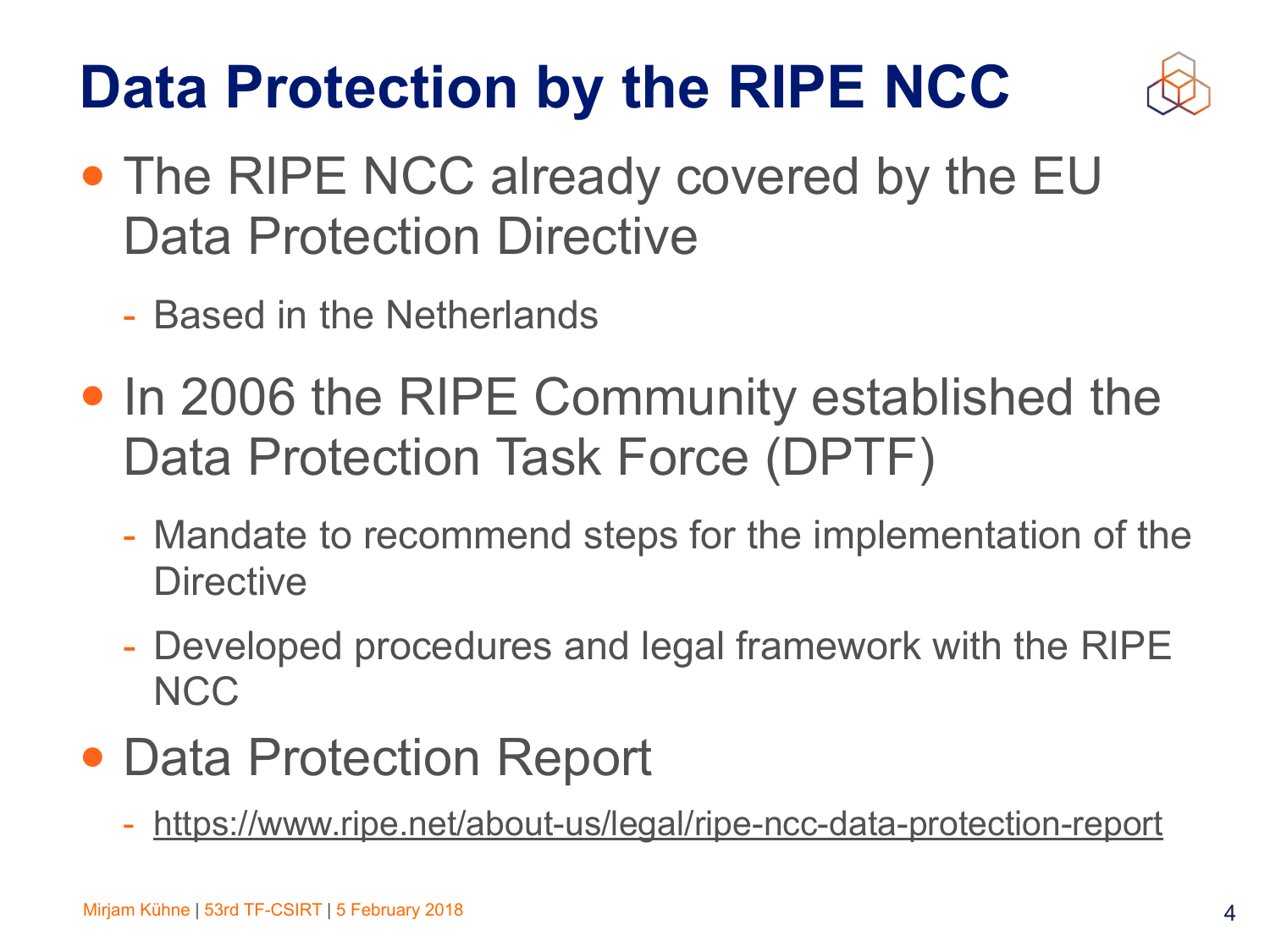#### **RIPE NCC Service Region**



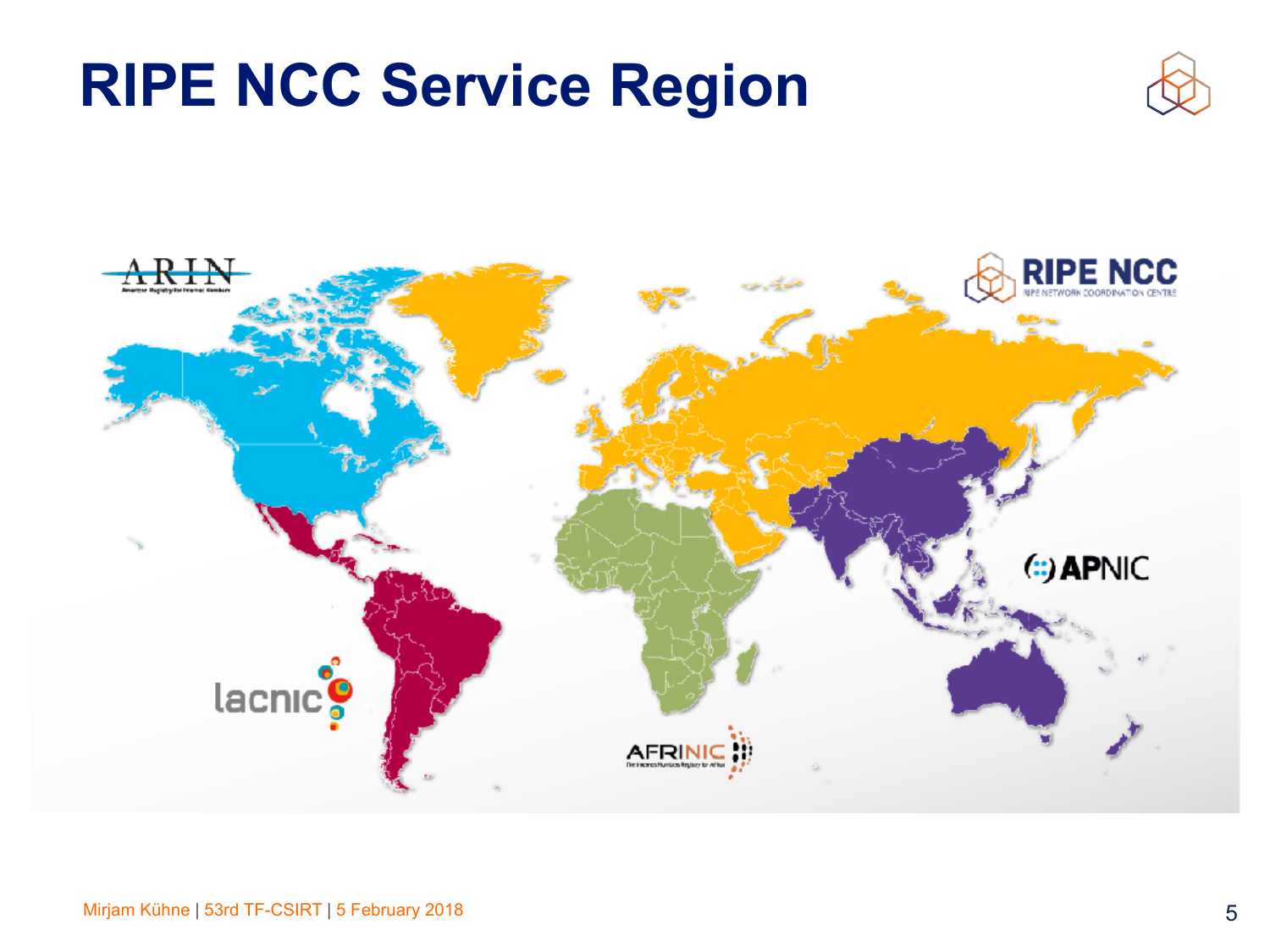#### **Involvement in Legislative Discussions**



- 2009 EU public consultation on the legal framework for the fundamental right to protection of personal data
- The RIPE NCC submitted an opinion

*"[…]* 

*The RIPE NCC considers that personal data related to the operators of the Internet should be easily available to each other, both inside and outside the EU, in order for those individuals to be able to contact one another to coordinate the proper functioning of the Internet around the world.*

*[…]"*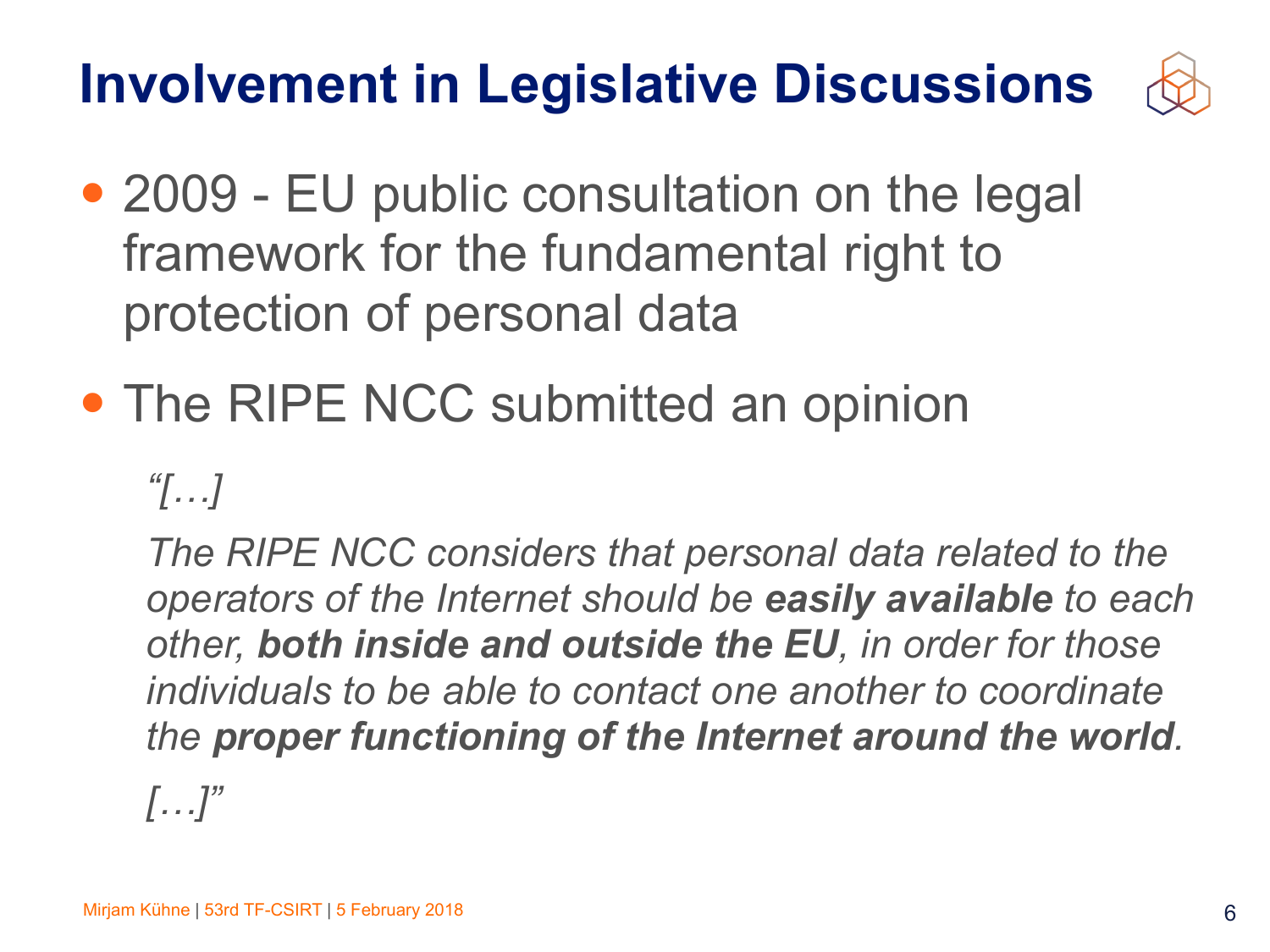# **Today: Preparing for the GDPR**



- GDPR a good opportunity for a general review of all data sets processed by the RIPE NCC
- March 2017 establishment of internal project
	- Review all personal data processed by the RIPE NCC
	- Project team consists of two legal counsels and two security officers
	- Support by colleagues of all department
	- Engagement of external legal counsels, industry partners etc.
	- Communication and consultations with RIPE community is essential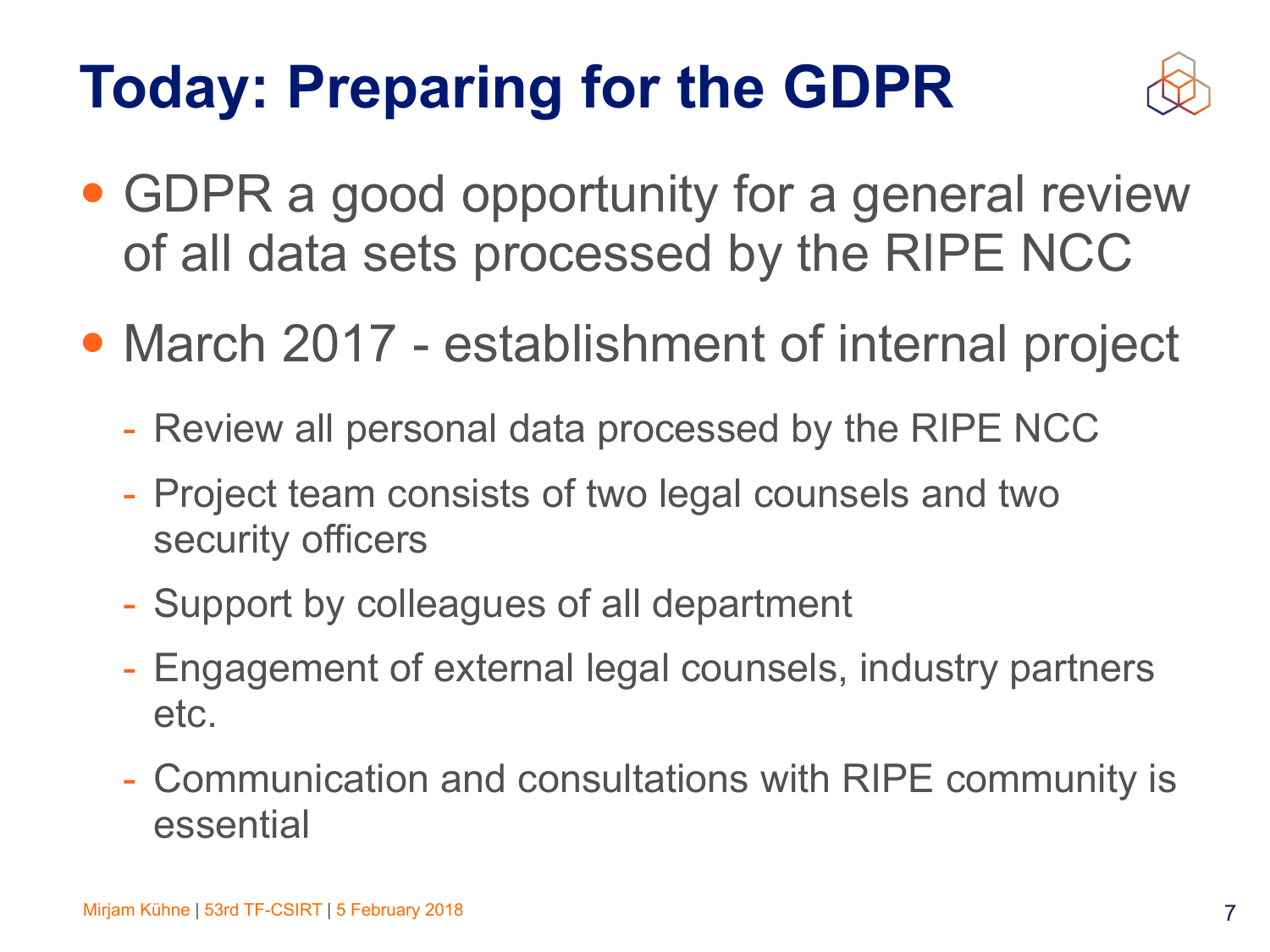#### **Work So Far**



- Catalogue of all data sets processed by the RIPE NCC
- Reviewing compliance with GDPR
- Areas of focus
	- RIPE Database
	- Retention of personal data
	- Internal process of all personal data
	- Other RIPE NCC services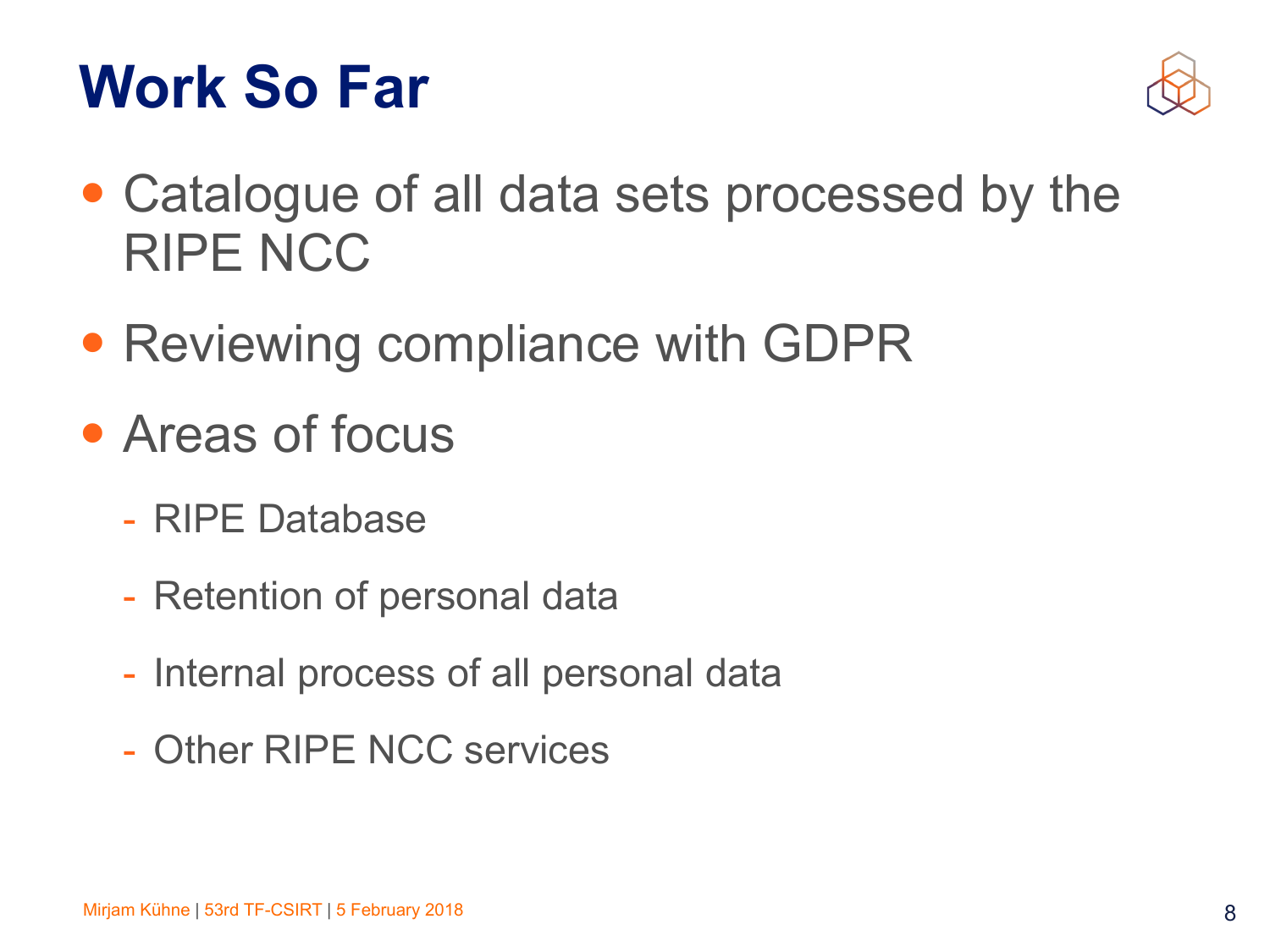#### **The RIPE Database (1)**



- The purpose described in Article 3 of the RIPE Database Terms and Conditions
	- Established by the RIPE Community and the Data Protection Task Force
- Among others, it states:
	- *- "Facilitating coordination between network operators (network problem resolution, outage notification etc)"*
- For this purpose, crucial to have publicly available contact information of individuals
	- E.g. cases of cyber attacks, quick contact among operators that have no direct (business) relations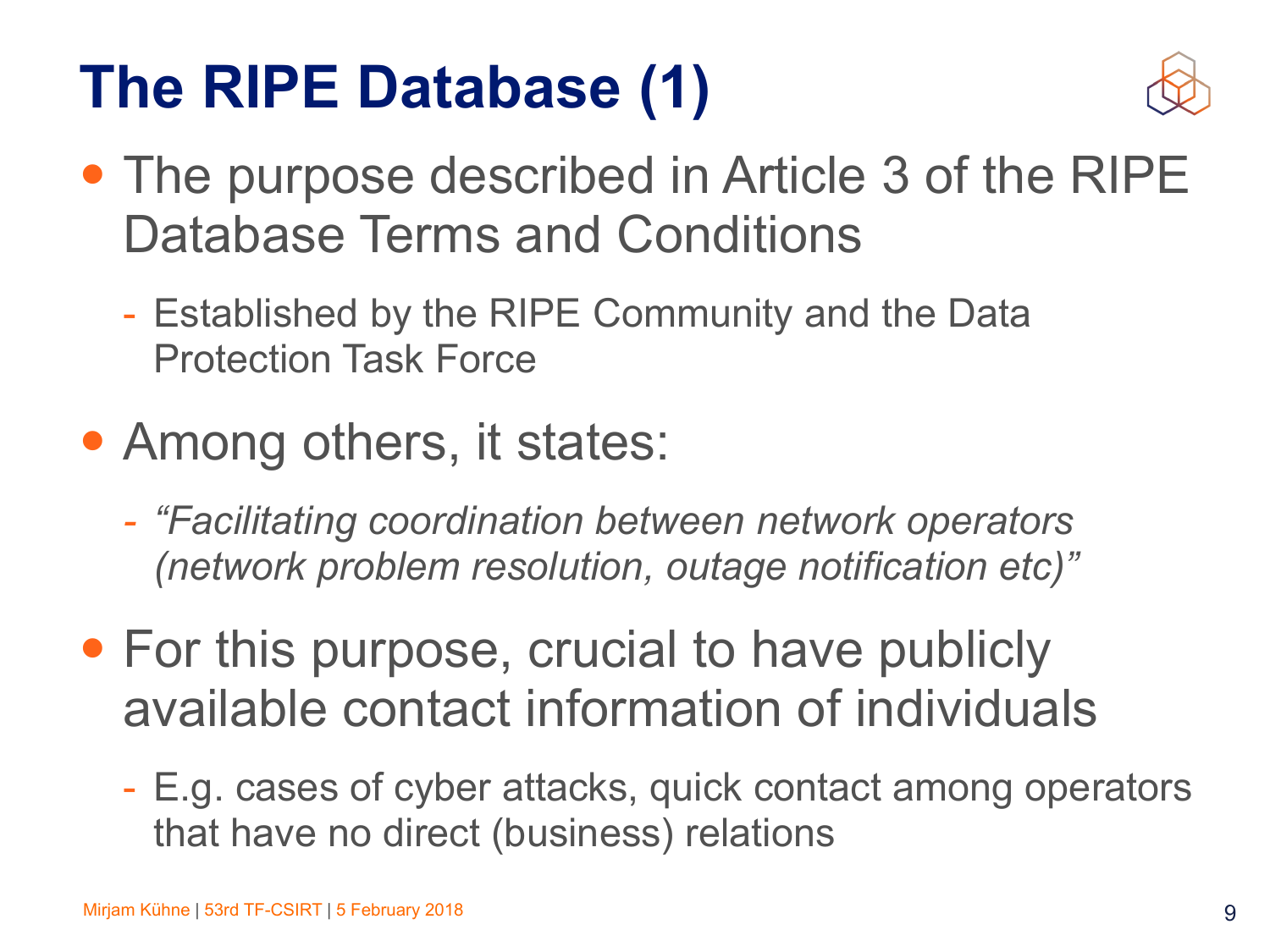#### **The RIPE Database (2)**



- Legal basis for the processing
	- Sharing contact information by the resource holders is part of their responsibility
	- If contact information of resource holder's employee —> legal basis depends on their working relationship
	- If contact information of resource holder's customers —> depends on customer's responsibilities
	- Personal data removal procedure:
		- ๏ [https://www.ripe.net/manage-ips-and-asns/db/support/documentation/removal](https://www.ripe.net/manage-ips-and-asns/db/support/documentation/removal-of-personal-data)[of-personal-data](https://www.ripe.net/manage-ips-and-asns/db/support/documentation/removal-of-personal-data)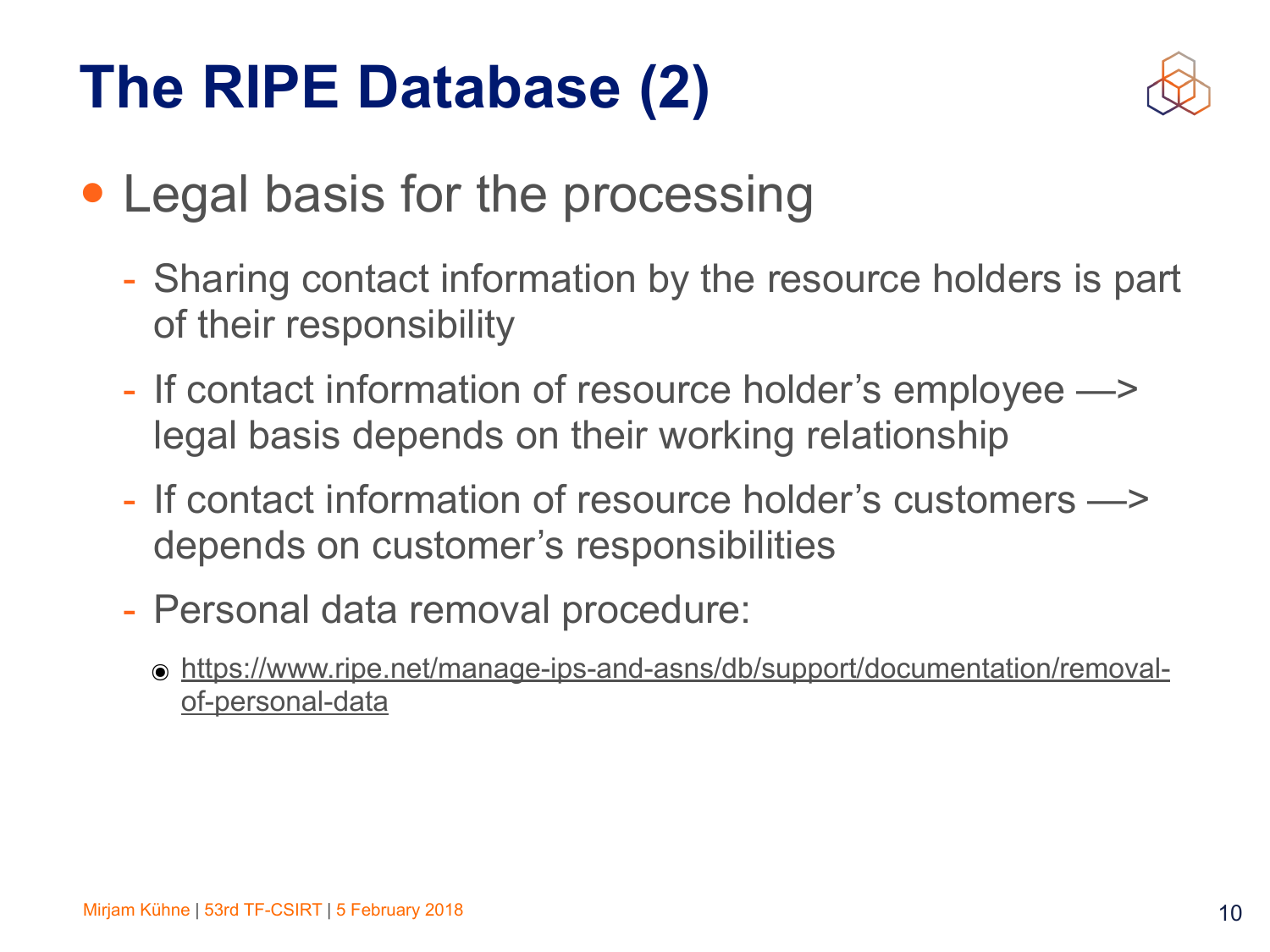#### **More Details on RIPE Labs**



| <b>COLORADO DE CASO</b> | <b>Seller State Corp.</b> |
|-------------------------|---------------------------|
| allocal dealerships and | Market Company Address    |
|                         | <b>MAIL BOX</b><br>-      |
|                         |                           |

#### How We're Implementing the GDPR: The RIPE Database Athina Fragkouli - 01 Feb 2018

We've heard feedback that there's a lot of interest in the way personal data is processed in the RIPE Database and how it will be affected by the GDPR implementation. Spoiler alert: our assessment indicates that current operations are in line with the legislation. ... Read more

Tags: gdpr database legal

#### <https://labs.ripe.net/gdpr>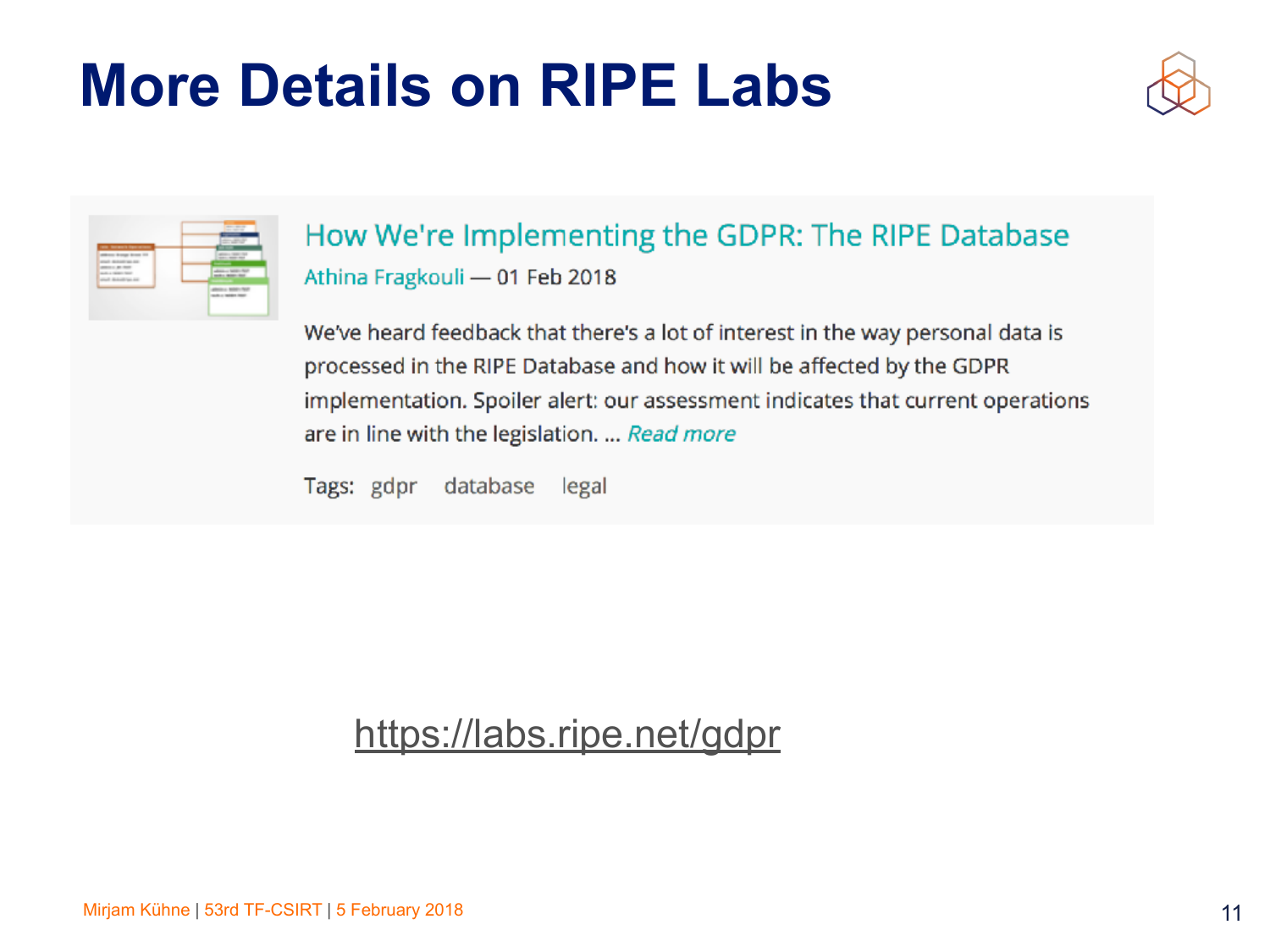#### **Retention of Personal Data**



- Personal data maintained for as long as justified by the purpose of obtaining it
- Carefully review the purpose for every data set
- Focus on RIPE Registry data
	- Information about old non-publicly available personal data
	- Registry role similar to Land Register
	- Historic information important in resolving possible future disputes over Internet number resource registrations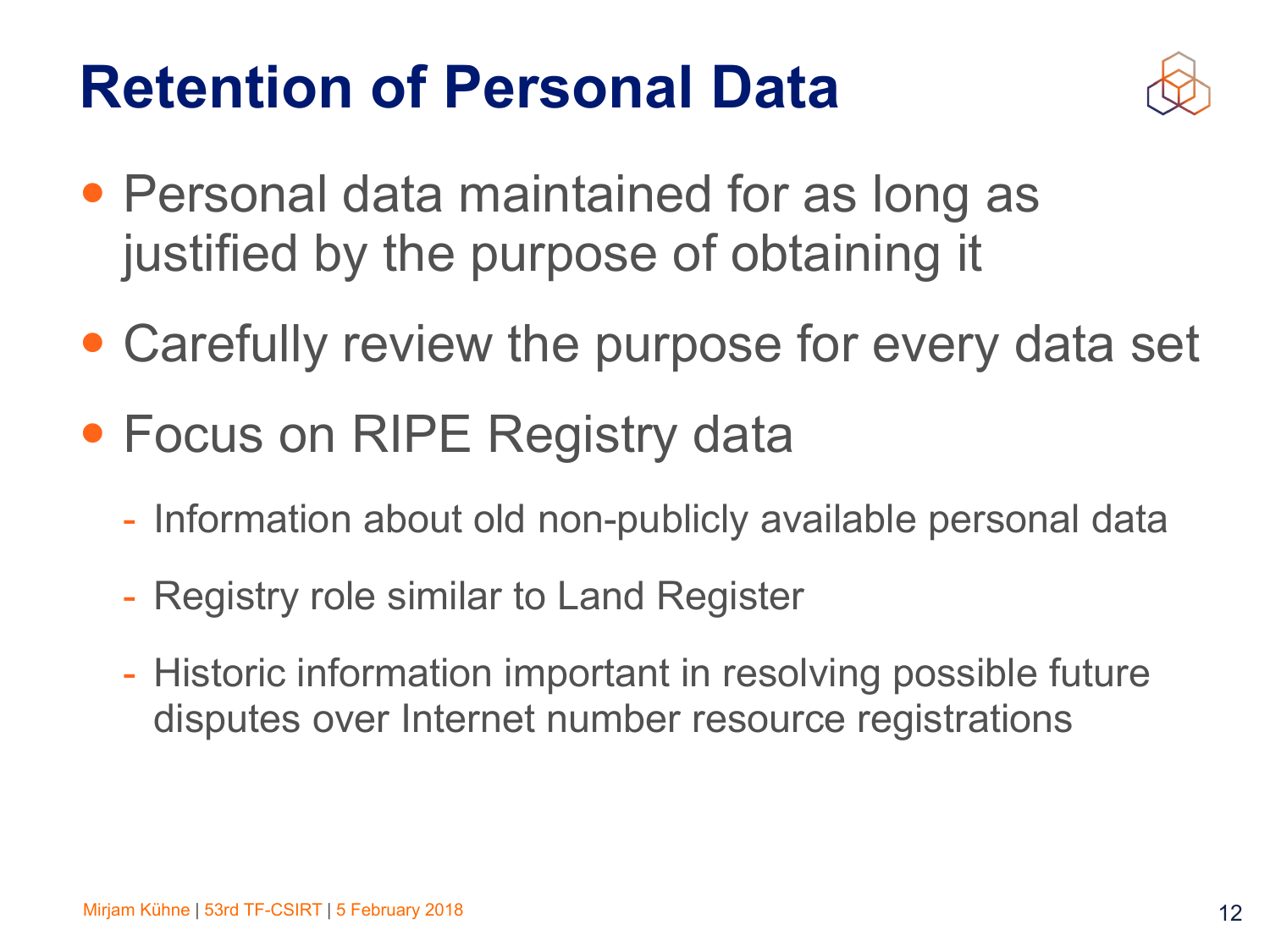# **Internal Processing of Personal Data**

- Review of internal policies, including:
	- Who is authorised to have access
	- How personal data is stored (security aspects)
	- Making sure we comply to all GDPR aspects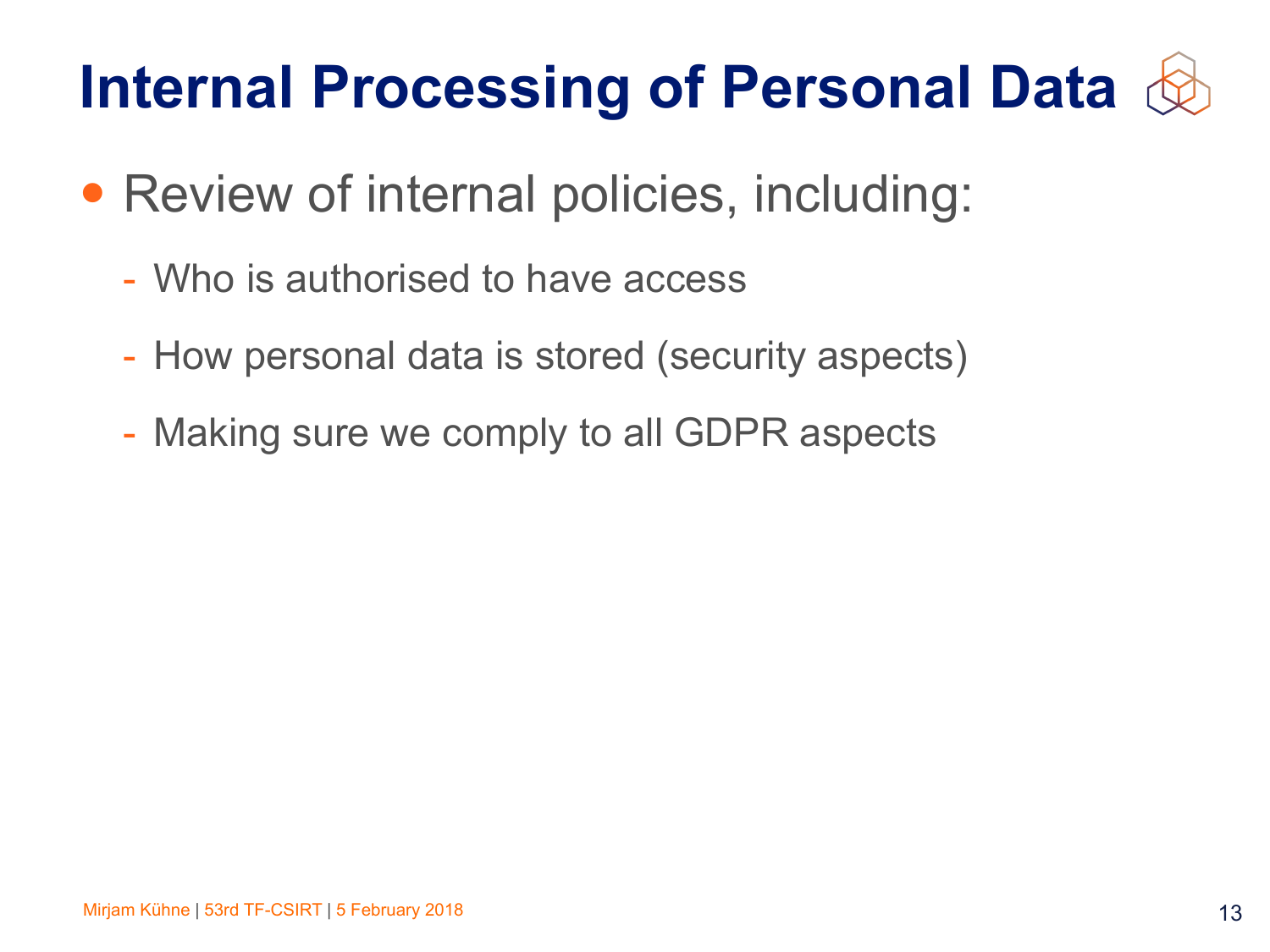## **Other RIPE NCC Services**



- RIPE Atlas
- Meetings registration
- Websites operated by the RIPE NCC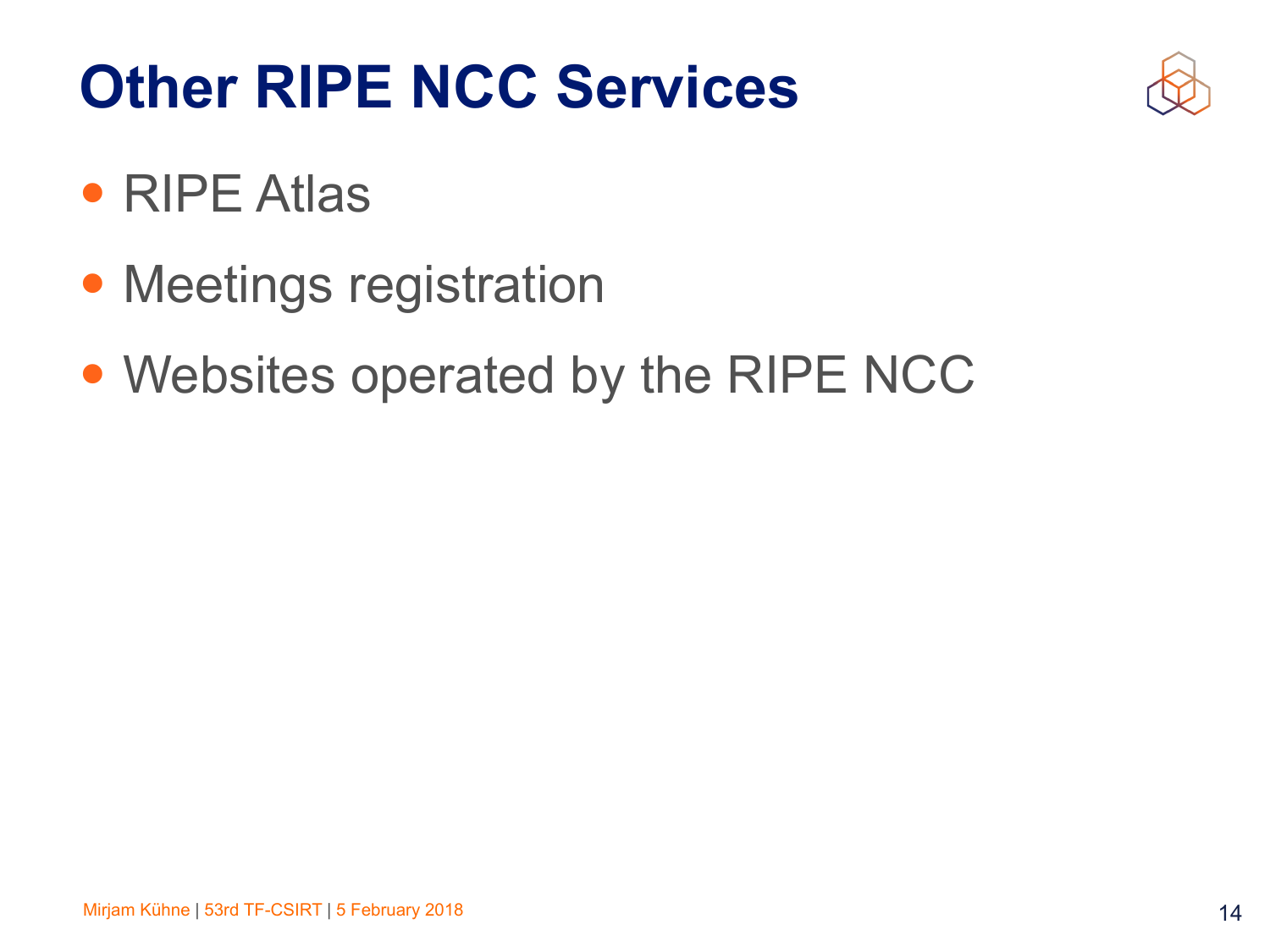## **Stay Tuned!**



- Series of RIPE Labs articles describing the GDPR preparations
	- <https://labs.ripe.net/gdpr>

- Webpages dedicated to GDPR
	- [https://www.ripe.net/about-us/legal/corporate-governance/](https://www.ripe.net/about-us/legal/corporate-governance/gdpr-and-the-ripe-ncc) [gdpr-and-the-ripe-ncc](https://www.ripe.net/about-us/legal/corporate-governance/gdpr-and-the-ripe-ncc)